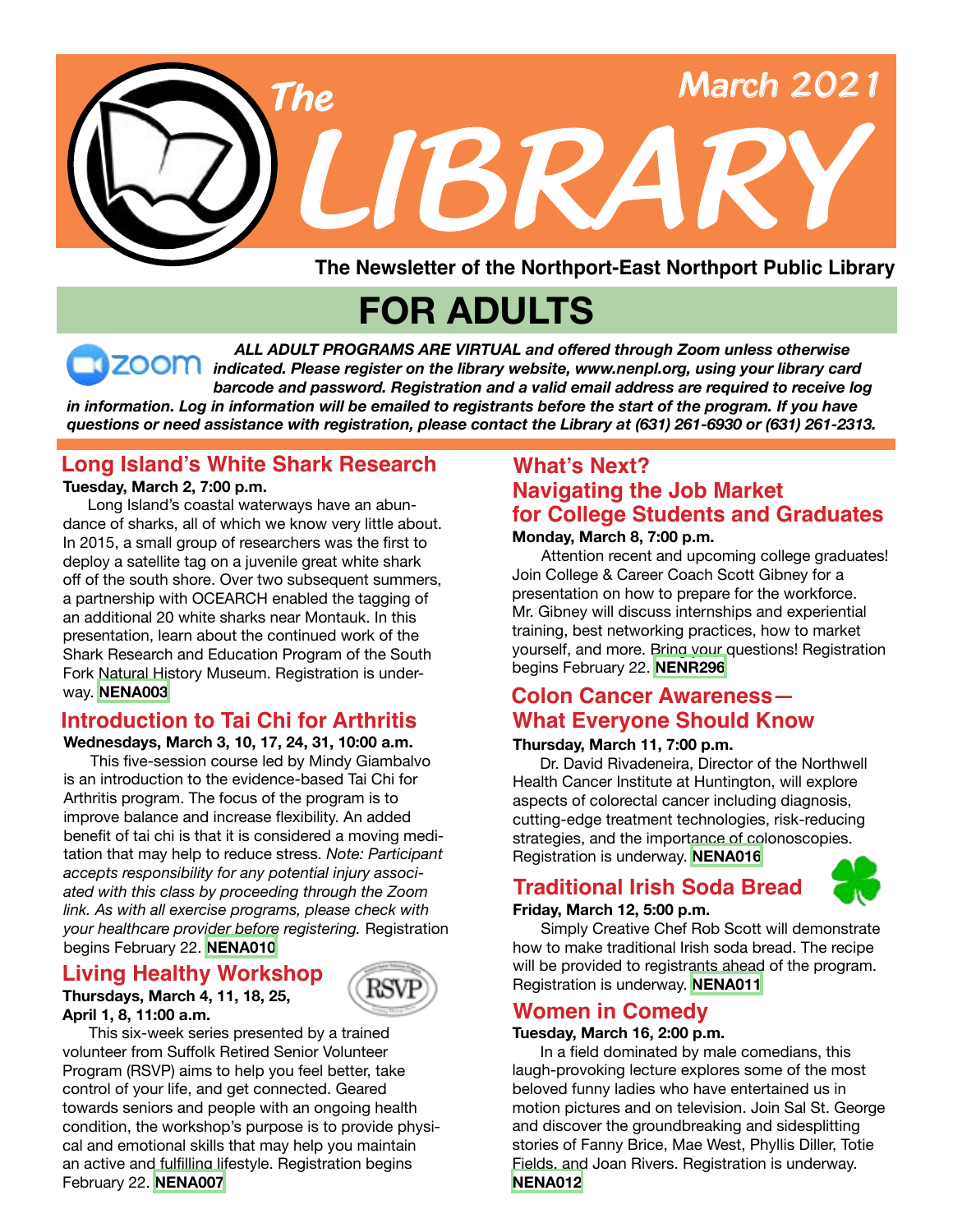# **FOR ADULTS**

## **Current Events in Perspective**

#### **Wednesday, March 17, 10:30 a.m.**

 Join Michael D'Innocenzo, Distinguished Professor Emeritus of History at Hofstra University, to explore significant national and international developments. All attending are welcome to share their views and pose questions. Registration is underway. **[NENA013](https://search.livebrary.com/record=g1103140~S43)**

# **Virtual Guided Woodland Hike**

#### **Tuesday, March 23, 4:00 p.m.**

 There's so much to learn about in the forest! Educators from Quogue Wildlife Refuge will "hike" with you through habitats including the Pine Barrens, a field, a pond, and a bog. Topics include local flora and fauna, fire ecology, forest layers, decomposition, succession, and habitat protection. Registration is underway. **[NENA014](https://search.livebrary.com/record=g1103195~S43)**

# **Opioid Overdose Prevention Training**

#### **Tuesday, March 23, 7:00 p.m.**

CN Guidance & Counseling Services will conduct an online training for all interested adults (16 years and older) on how to recognize the signs of an opioid overdose and administer Naloxone (Narcan). A Naloxone Medical Review Form will be emailed to you prior to the program; the completed form must be returned to the trainer to receive your kit by mail. Registration begins March 1. **[NENR298](https://search.livebrary.com/record=g1100361~S43)** *This program is cosponsored by the Northport-East Northport Community Drug and Alcohol Task Force.*

# **Cinema at the Library:** *Transit*

 **Wednesday, March 24, 6:30 p.m.** Join Cinema Arts Center co-director Dylan Skolnick to discuss the film *Transit*. In Christian Petzold's brilliant and haunting modern-day adaptation of Anna Seghers'

1942 novel, Georg, a German refugee, flees to Marseille, assuming the identity of a recentlydeceased writer whose papers he is carrying. There he delves into the delicate and complex culture of the refugee community, and meets and falls in love with a mysterious woman. Before the discussion you may view the film using Kanopy. Visit the Downloads page on the library website for instructions: **www. nenpl.org/downloads/index.php** DVD and Blu-ray versions of the film are also available. Registration begins March 10. **[NENR295](https://search.livebrary.com/record=g1100910~S43)**

# **Medicare Counseling (by phone) Wednesday, March 10 [NENA020](https://search.livebrary.com/record=g1103201~S43)**



 **Tuesday, March 16 [NENA021](https://search.livebrary.com/record=g1103207~S43) 10:00, 10:30, 11:00, or 11:30 a.m.**



# **Rethinking the Big, Bad Wolf**

#### **Wednesday, March 24, 7:00 p.m.**

Writer and scientist Erica Cirino has traveled to remote corners of New Mexico in search of the United States' most endangered wolf, the Mexican gray wolf. Along the way, she learned of the stereotype of the "big, bad wolf" and how it has led to the wolves' widespread persecution and demise. Join us and listen to Erica tell her stories from the field. Registration is underway. **[NENA019](https://search.livebrary.com/record=g1103197~S43)**



 Print copies of the books and short stories will be available for pick up at the Northport building Circulation Desk. You may also access a copy of the ebook or audiobook on the library Downloads page: **[www.nenpl.org/downloads/index.php](http://www.nenpl.org/downloads/index.php)**

## **Page Turners**

#### **Thursday, March 11, 2:00 p.m.**

Join Page Turners leader Donna Diamond to discuss *Ask Again, Yes* by Mary Beth Keane. Registration begins March 1. **[NENA017](https://search.livebrary.com/record=g1103198~S43)**

# **Between the Lines**

#### **Monday, March 15, 7:00 p.m.**

Join Librarians Connor McCormack and Meagan White for a discussion of *The Ten Thousand Doors of January* by Alix E. Harrow. Registration begins March 1. **[NENR297](https://search.livebrary.com/record=g1102389~S43)**

# **Novel Ideas**

#### **Monday, March 29, 7:00 p.m.**

**Join Librarian Candace Reeder to discuss** *The Vanishing Half* by Brit Bennett (Long Island Reads 2021 selection)*.* Registration begins March 1. **[NENA018](https://search.livebrary.com/record=g1103199~S43)**

# **Short Story Central**

#### **Tuesday, April 6, 7:00 p.m.**

Join us as we discuss selections from *The High Places* by Fiona McFarlane. Stories will be available for pick up at the Northport building Circulation Desk beginning March 1. Registration begins March 1. **[NENR304](https://search.livebrary.com/record=g1101010~S43)** 





 A volunteer from the Health Insurance Information Counseling Assistance Program (HIICAP) of RSVP Suffolk will answer your questions about Medicare and supplementary insurance in a one-on-one phone consultation. Registration begins March 1.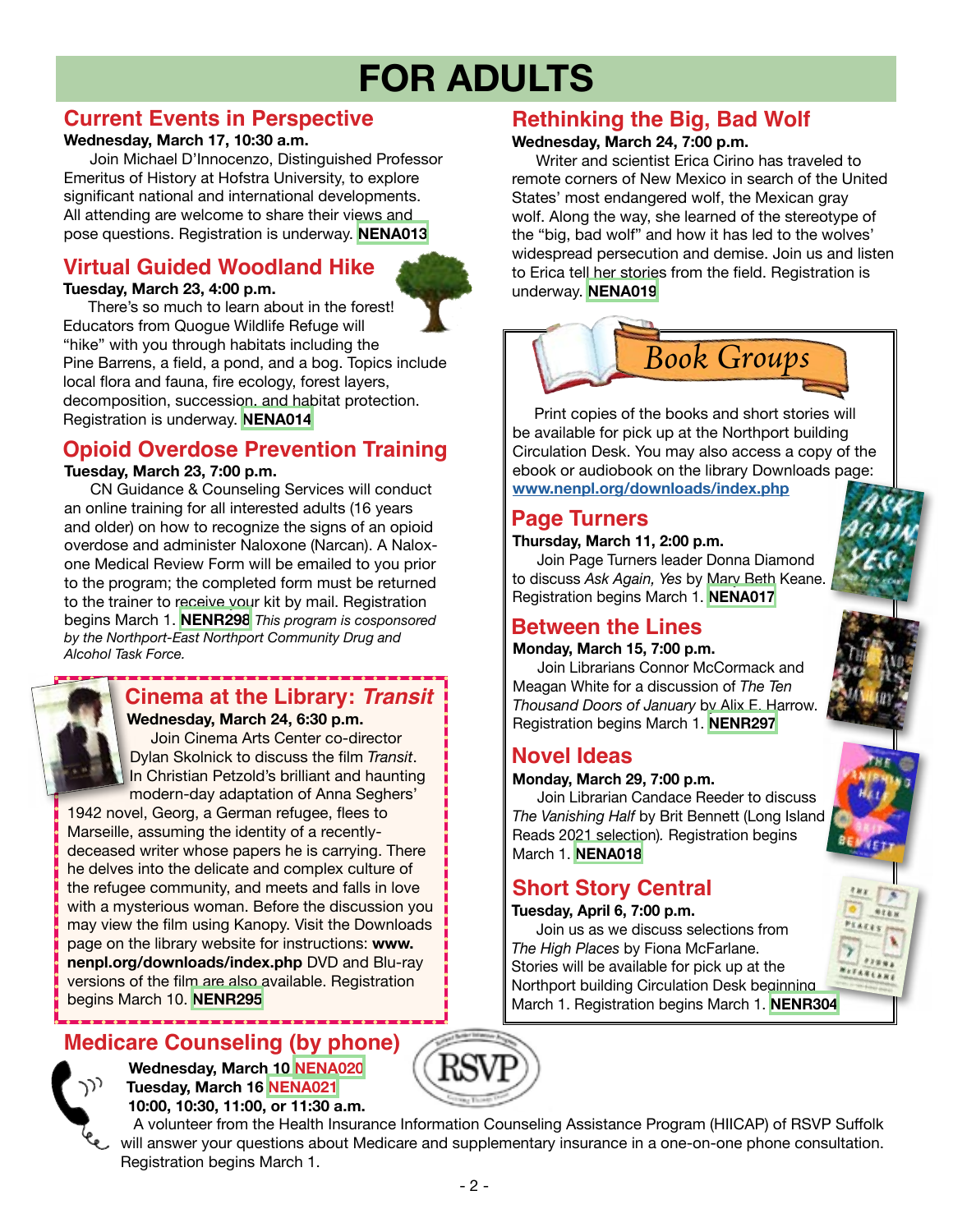# **FOR ADULTS**

# **Computer Classes**

# **Introduction to Google Apps & Docs**

#### **Thursday, March 4, 7:00 p.m.**

Learn how to create a Google account and use the applications Calendar, Maps, Drive, Docs, and Sheets. For intermediate computer users. Registration is underway. **[NENC409](https://search.livebrary.com/record=g1100160~S43)**

### **Introduction to Google Forms**

#### **Thursday, March 11, 2:00 p.m.**

Learn about Forms, Google's free app for surveys, quizzes, opinion polls, event registration, and more. See how to customize forms, and learn how to import form submission results into a spreadsheet for analysis and other uses. Registration is underway. **[NENC410](https://search.livebrary.com/record=g1102261~S43)** 

## **Inside Your iPad and iPhone**

#### **Thursday, March 18, 7:00 p.m.**

 Learn about the Apple iPad and iPhone settings for apps, display options, privacy, managing battery life, and more. Introduction to the iPad and iPhone class or equivalent experience with your device is required. Have your device and Apple ID and password on hand, or just follow along. Registration is underway. **[NENC411](https://search.livebrary.com/record=g1102262~S43)**

## **Microsoft Office Tips & Tricks**

#### **Thursday, March 25, 7:00 p.m.**

 Review the most popular Microsoft Office functions for Word, Excel, and PowerPoint. A general knowledge of the Office programs is required. Registration is underway. **[NENC412](https://search.livebrary.com/record=g1102263~S43)**

# *Gallery Exhibit*

# *Northport:*



**Annual Art Exhibit** by the Students of the Northport-East Northport School District.

> *Inquiries about displaying your artwork in the library galleries are welcome. Please contact Kathryn Heaviside, Gallery Coordinator, 631-261-6930, ext. 319.*



### Language Learning & Literacy

## **Dynamic English**

**Thursdays, March 4, 11, 18, 25, April 8, 15, 22, 29, 7:00 p.m.**

Develop your English vocabulary, grammar, reading, and pronunciation with this friendly English conversation group. Registration begins February 22. **[NENR293](https://search.livebrary.com/record=g1099946~S43)**

# **Let's Learn English**

#### **Fridays, March 5, 12, 19, 26, April 9, 16, 23, 30, 2:00 p.m.**

In this fun interactive program you will learn Basic English vocabulary, pronunciation, conversation, and reading and writing skills in collaboration with Literacy Suffolk. New students may apply through Literacy Suffolk and be matched with a personal tutor to help them on their English language journey. Registration is underway. Call 631-261-2313, ext 210, to register.

### **Pronunciation Practice**

#### **Mondays, March 8, 15, 22, April 5, 12, 19, 26, 5:00 p.m.**

Develop your English pronunciation skills with a certified Speech Language Pathologist and Accent Modification Trainer. You will learn how to use Standard American English sounds and strategies that will help you to get your point across. Registration begins February 22. **[NENR292](https://search.livebrary.com/record=g1101911~S43)**

## **Everyday Spanish**

#### **Tuesdays, March 9, 16, 23, April 6, 13, 20, 27, 4:00 p.m.**

Spanish conversation with a focus on building listening skills, improving comprehension, and mastering key vocabulary to help you start conversing in Spanish immediately. Please note: this is not a traditional leveled Spanish language class. Registration begins February 22. **[NENR294](https://search.livebrary.com/record=g1099952~S43)**



The Library is hosting a Virtual Job Fair sponsored by Suffolk County One Stop Employment Center. Approximately 10 companies from different industries will be available to discuss current job opportunities. Bring your questions. Registration begins March 24. *[NENR299](https://search.livebrary.com/record=g1103351~S43)*

- 3 -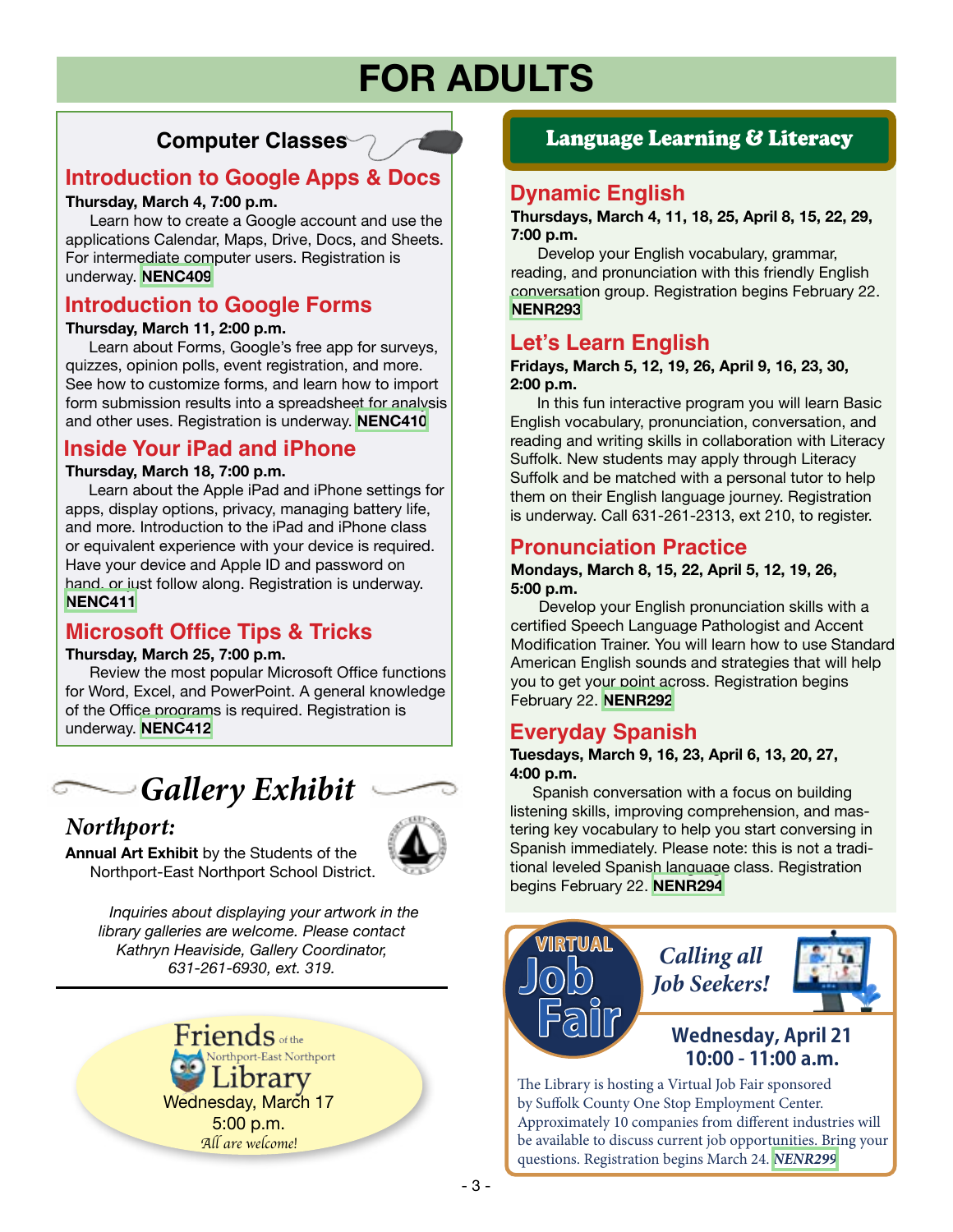# **Annual Library Vote**

### **Tuesday, April 6, 2021 9:00 a.m.-9:00 p.m.**

 The Library's annual vote will be for two purposes: to vote on the Library budget for 2021/2022 and to elect one trustee whose term will commence on July 1, 2021 as a result of the expiration of the term of office presently held by Margaret Hartough.

#### *Important Voting Facts:*

#### **Public Information Meeting —**

 Tuesday, March 23, 7:30 p.m. Northport building

#### **Who Can Vote —** Anyone who is

- 1. at least 18 years of age;
- 2. a citizen of the United States;
- 3. a resident of the Northport-East Northport School District for at least 30 days;
- 4. registered to vote.

 If you have not voted within four years in a general, school, or library election, registration is required. You need to register prior to March 26 in person or by mail with the Suffolk County Board of Elections in Yaphank. Applications are available in both library buildings. Registration for only library and school district elections may be made in person prior to March 26 at the office of the School District Clerk, 158 Laurel Avenue, Northport, Monday through Friday from 8:00 a.m. to 4:00 p.m. any day that school is in session.

#### **Absentee Ballot Applications are available in both library buildings.**

# **Responsive and Responsible**

"Libraries are the most democratic and one of the most important institutions that we have in this world. The onset of the COVID pandemic has not only revealed the extent to which people rely on libraries, but in this moment where people are desperate for normalcy, stability, safety, and also craving information, while libraries are not as open physically to some, they continue to provide invaluable services in every way they possibly could," said New York City Council Member Jimmy Van Bramer in his opening remarks during an oversight hearing on New York City's public libraries and COVID-19.

**English**  homework help. This service also helps adult learners and includes resources such as professional resume and cover Early in the pandemic, when the Library was not able to be physically open, and Personal Protective Equipment (PPE) was scarce, we worked in partnership with the Suffolk Cooperative Library System to print face shields for healthcare workers using 3D printers. We provided Wi-Fi access to the internet from outside the buildings and added Wi-Fi printing when access to the lobbies was restored. The Library also significantly expanded investment in online digital collections, which now contain over 800,000 ebooks, audiobooks, videos, and subscriptions. In anticipation of increasing demands arising from virtual learning mandates, the Library expanded access to Brainfuse, a leading online tutoring provider. Brainfuse includes live online tutoring for children from grades K-12, as well as test preparation and letter assistance as well as the Microsoft Office Essential Skills Series.

**Learning** The Northport-East Northport Public Library reopened its buildings in June. Our staff continues to serve the community in person while adhering to strict safety protocols and virtually by massively increasing our digital presence. The Circulation area is an example of some of the safety measures in place including socially-distanced checkouts and returns where patrons can request items online or by phone, pick up materials in the lobby, and then return them to drop-off bins where the items are placed in quarantine for a period of time.

Continued investment in the library's physical space as well as its virtual presence affords patrons a choice in how they might access and enjoy library information, materials, and professional guidance. The budget calculations include increased costs for pandemic-related requirements such as PPE, sanitizing products and frequent changing of highfiltration air filters, as well as more online programs and resources than ever before.

This budget proposal reflects the Library Board's long-standing commitment to provide exceptional library service to the community. As dedicated stewards, we have carefully and thoroughly evaluated each component of the budget to effectively allocate resources in support of the Library's mission to "inform, educate and culturally enrich the residents of all ages of the district through the selection, organization, promotion and dissemination of all forms of expression." This budget proposal ensures the continuation of our standard of excellence while complying with the property tax levy limit set by New York State.

#### **Library Board of Trustees**

Georganne White Elizabeth McGrail Jacqueline Elsas Judith Bensimon Margaret Hartough, Chairperson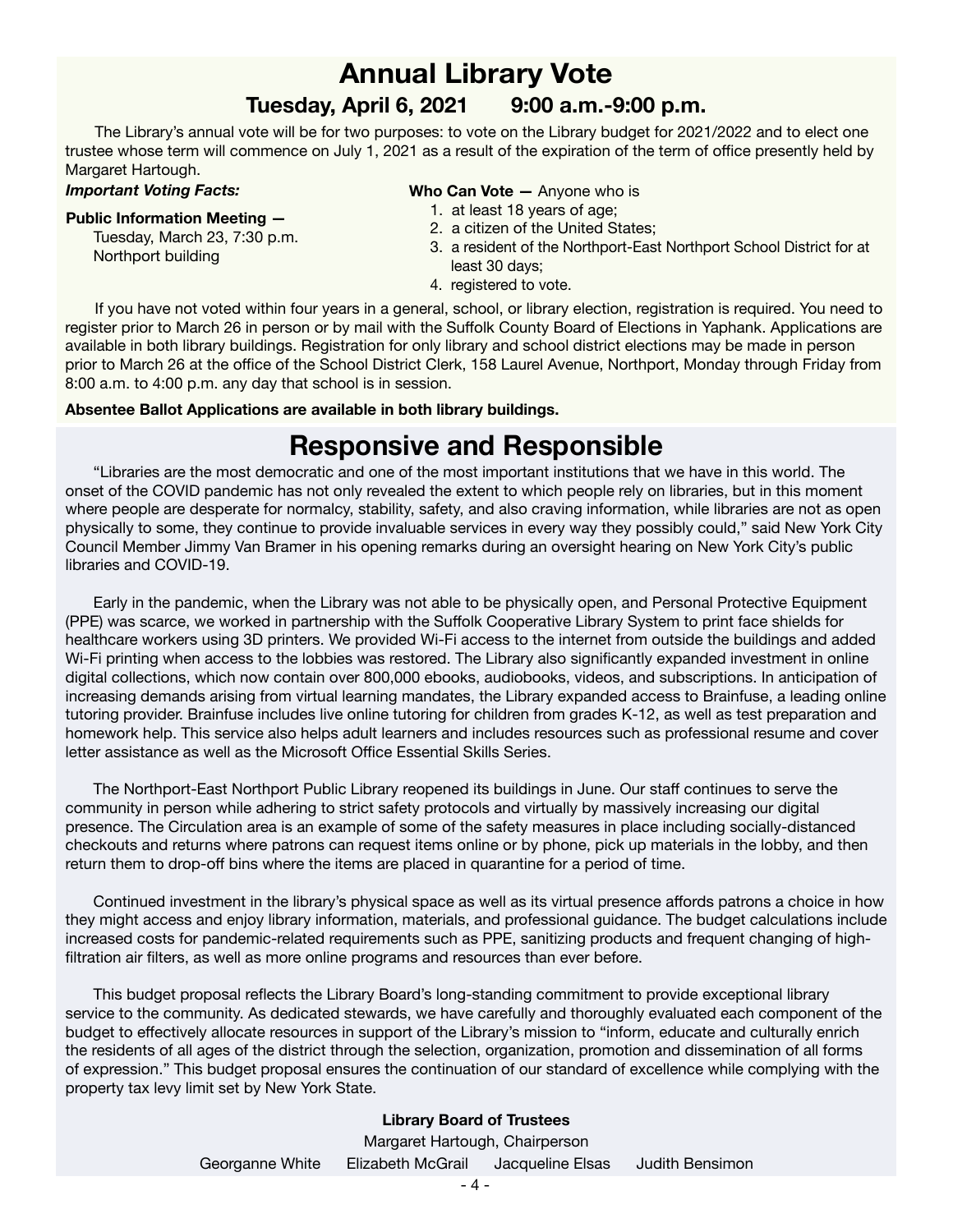

# **Library Activities 2019/2020\***

**21,838** residents in the community have Library cards

**277,850** visits were made to the Library

**4,211** visits were made to the Library Courtyard

The Library has  **91,968** books for adults  **80,748** books for children  **60,027** DVDs, compact discs, audiobooks, video games, and Playaways

Our programs entertained, educated, and enriched **10,096** adults  **1,713** teens **12,947** children

**84,928** reference questions were answered  **43,057** asked by adults  **5,023** asked by teens  **36,848** asked by children

**283,603** items were checked out

**46,609** items were interlibrary loaned

**79,763** items were downloaded

**116,149** patrons used the Library's Internet access

**10,685** patrons used the Library's computer software

**42,475** items were purchased from the Library Café

**669,047** visits were made to the Library website and social media

**\*Statistical report June 2020**

# **Proposed Library Operating Budget 2021/2022**

|                                                                                      | <b>BUDGET</b>    | <b>PROPOSED</b><br><b>BUDGET</b> |
|--------------------------------------------------------------------------------------|------------------|----------------------------------|
|                                                                                      | 2020/2021        | 2021/2022                        |
| <b>LIBRARY MATERIALS &amp; PROGRAMS</b>                                              | 475,500          | 505,800                          |
| <b>Books, Periodicals &amp; Electronic Resources</b><br><b>DVDs, CDs, Audiobooks</b> | 129,100          | 130,600                          |
| Adult, Young Adult & Children's Programming                                          | 147,400          | 137,600                          |
|                                                                                      |                  |                                  |
| <b>LIBRARY OPERATIONS</b>                                                            |                  |                                  |
| <b>Computer Hardware &amp; Software</b>                                              | 118,400          | 113,500                          |
| <b>Online Public Access Catalog &amp; Circulation Control</b>                        | 50,800           | 52,300                           |
| <b>Telecommunications</b>                                                            | 47,900           | 50,400                           |
| <b>Equipment</b>                                                                     | 44,200           | 41,200                           |
| <b>Office &amp; Library Supplies</b>                                                 | 46,000           | 48,600                           |
| Café Supplies, NYS Sales Tax                                                         | 53,700           | 38,800                           |
| <b>Printing &amp; Postage</b>                                                        | 73,800<br>30,100 | 74,900<br>32,300                 |
| <b>Professional Development &amp; Training</b><br><b>Accounting &amp; Legal Fees</b> | 90,400           | 101,600                          |
| <b>SCLS Plan of Service Participation</b>                                            | 75,300           | 76,600                           |
|                                                                                      |                  |                                  |
| <b>LIBRARY BUILDINGS &amp; MAINTENANCE</b>                                           |                  |                                  |
| <b>Fuels &amp; Utilities</b>                                                         | 119,700          | 114,000                          |
| <b>Facilities Repairs &amp; Improvements</b>                                         | 63,000           | 65,000                           |
| <b>Maintenance Supplies</b>                                                          | 25,700           | 27,500                           |
| <b>Building &amp; Equipment Service Contracts</b>                                    | 233,300          | 228,400                          |
| <b>Insurance</b>                                                                     | 138,500          | 162,700                          |
|                                                                                      |                  |                                  |
| <b>EMPLOYEE SALARIES</b>                                                             |                  |                                  |
| <b>Sunday &amp; Holiday</b>                                                          | 177,800          | 180,000                          |
| <b>Professional</b>                                                                  | 2,837,600        | 2,945,800                        |
| Clerical/Technical, Café & Library Pages                                             | 2,191,300        | 2,131,600                        |
| <b>Custodial &amp; Security</b>                                                      | 520,000          | 533,200                          |
| <b>MANDATED &amp; EMPLOYEE BENEFITS</b>                                              |                  |                                  |
| <b>Social Security</b>                                                               | 433,300          | 437,700                          |
| <b>Retirement, Deferred Compensation</b>                                             | 779,800          | 821,000                          |
| Health Insurance, Disability & Group Life                                            | 1,239,100        | 1,122,000                        |
|                                                                                      |                  |                                  |
| <b>CAPITAL &amp; TECHNOLOGICAL IMPROVEMENTS</b>                                      | 9,000            | 100,000                          |
| TOTAL EXPENDITURES                                                                   | 10,151,100       | 10,273,100                       |
|                                                                                      |                  |                                  |
| <b>ANTICIPATED REVENUE</b>                                                           |                  |                                  |
| <b>Fines &amp; Fees</b>                                                              | 30,900           | 23,500                           |
| <b>Interest, Library System Grant</b>                                                | 44,400           | 59,000                           |
| Café                                                                                 | 63,300           | 18,000                           |
| <b>Unrestricted Fund Appropriation</b>                                               | 0                | 0                                |
| <b>TOTAL REVENUE</b>                                                                 | 138,600          | 100,500                          |
|                                                                                      |                  |                                  |
| TOTAL TO BE RAISED BY TAXATION                                                       | 10,012,500       | 10,172,600*                      |
|                                                                                      |                  |                                  |

 **\*This amount is less than the property tax levy limit set by New York State for our Library.**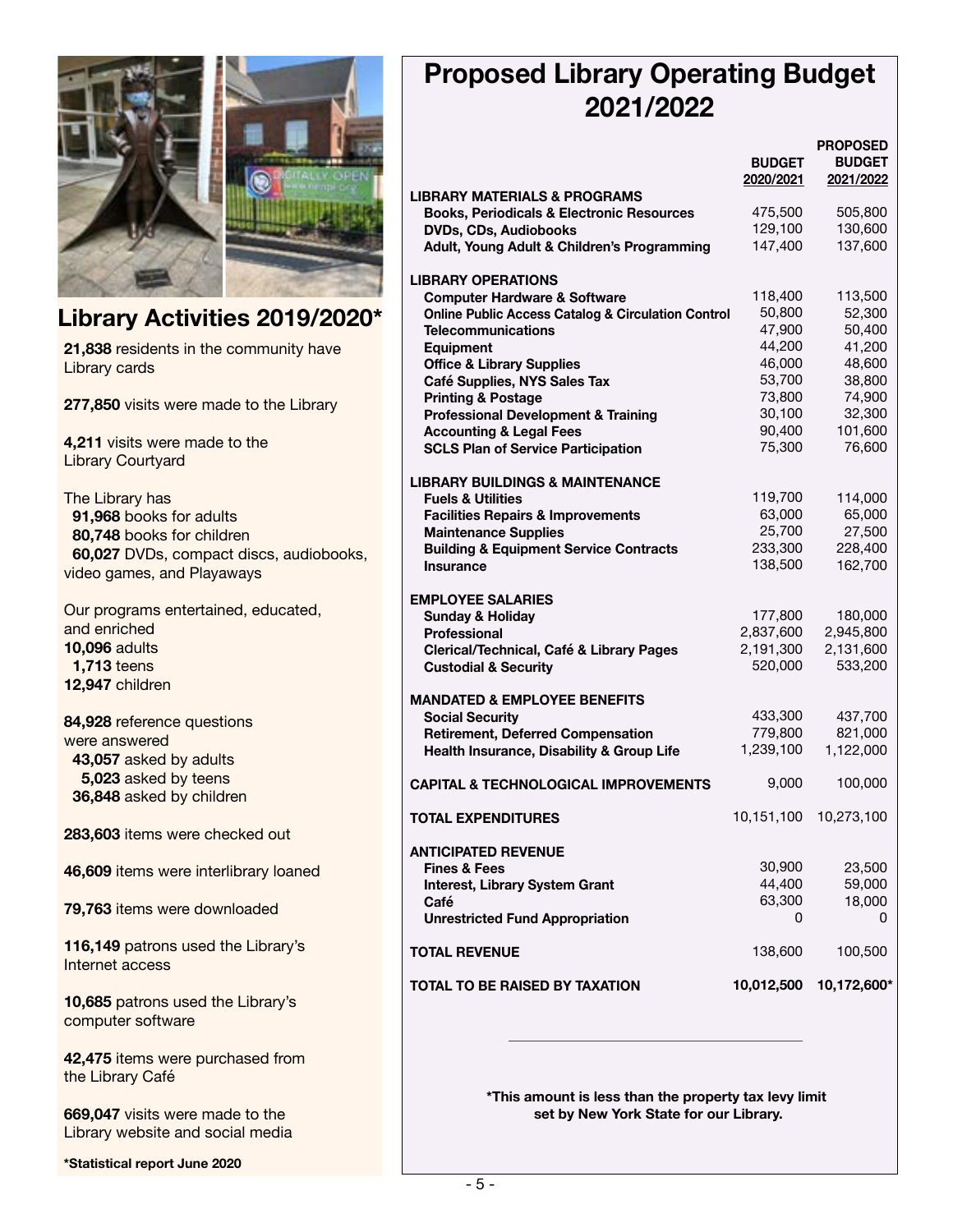# **FOR TEENS**

 *ALL TEEN PROGRAMS ARE VIRTUAL and offered through Zoom unless otherwise indicated. Please register on the library website, www.nenpl.org, using your library card barcode and password. Registration and a valid email address are required to receive log* in information. Log in information will be emailed to registrants before the start of the program. If you have *questions or need assistance with registration, please contact the Library at (631) 261-6930 or (631) 261-2313.*

**Registration for Teen Programs and Volunteer Opportunities begins March 1.**

#### **Calligraffiti with Helen Murdock Prep**

#### **Tuesdays, March 9, 16, 23, 30, 4:00-5:00 p.m.**

 We know you know how to talk and text, but come back to the power of the pen! Learn this method of boldstyle brush lettering called Calligraffiti. All you need is a brush marker. Optional additional supplies include a thin marker and white gel pen. **[NENY801](https://search.livebrary.com/record=g1103570~S43)**

#### **Nintendo Night:**

#### **The History of Nintendo Box Art**

#### **Friday, March 12, 7:00-8:30 p.m.**

 Come join your fellow gaming fans in this online celebration of all things Nintendo! This month we will be discussing the history of Nintendo box art. Please pick up your Nintendo Night participation packet at the Northport building Teen Center by March 11. **[NENY802](https://search.livebrary.com/record=g1103571~S43)**

#### **Dungeons & Dragons**

#### **Saturday, March 13, 2:00-4:00 p.m.**

 Do you love tabletop RPGs, or are you looking to learn the basics of Dungeons & Dragons? Come join your friends in this fun D&D quest. **[NENY803](https://search.livebrary.com/record=g1103572~S43)**

# **Take and Make Kits**

 Registration and pickup begins March 1. All kits are to be picked up at the Northport building Teen Center by Friday, March 26.

#### **Rainbow Trinket Holder**

 Create your own design on a ceramic rainbow-shaped box. **[NENY804](https://search.livebrary.com/record=g1103573~S43)**

#### **Sand Art**

 Make colorful sand art. Each kit includes instructions and supplies to make two projects. **[NENY805](https://search.livebrary.com/record=g1103574~S43)**

#### **Button Monogram Wall Hanging**

 Using a variety of different colored buttons and some tacky glue, create a wall hanging for your room. **[NENY806](https://search.livebrary.com/record=g1103575~S43)**

**Teen Volunteer Opportunities** *Open to students in grades 7-12* Teens may participate in a total of three hours of volunteer time this month.

#### **Lucky Wreaths for Senior Living**

Pick up a packet that contains all the materials you need to make two wreaths for local senior living residents. Wreaths must be returned to the Northport building Teen Center by March 15. Two hours of volunteer credit will be awarded. **[NENY809](https://search.livebrary.com/record=g1103579~S43)**

# **Teen Advisory Board:**

## **Dog Biscuits for Local Shelter Pups**

#### **Monday, March 22, 7:00-8:00 p.m.**

 Learn about your local animal shelters and whip up a batch of dog biscuits to bake for the pups that are staying there. Earn two hours of volunteer time for making the biscuits and delivering them to the Northport building Teen Center. Please deliver your biscuits no later than March 26. The recipe will be emailed to registrants before the program. **[NENY807](https://search.livebrary.com/record=g1103576~S43)**

#### **Chat About a Charity**

Research a charity of your choice and answer some questions about it. Instructions and questions will be emailed to registrants. Responses must be emailed to **teenvolunteer@nenpl.org** by March 31. One hour of volunteer credit will be awarded. **[NENY808](https://search.livebrary.com/record=g1103578~S43)**

#### **Changes to the SAT: An Informational Meeting**

#### **Wednesday, March 10, 6:00-7:00 p.m.** *For high school students and parents*

 Join us in this virtual meeting with Mindy Lampert from C2 Education. She will discuss what "SAT Test Optional" means and how students can position themselves well to gain admission, secure scholarship funds, and be placed in the right course level once they start attending. **[NENY810](https://search.livebrary.com/record=g1103582~S43)**

# **FOR CHILDREN**

#### **Northport-East Northport Neighborhood Bear Hunt**

Join us as we emerge from winter hibernation, and go on a neighborhood bear hunt! Come to either library building to pick up a coloring sheet of the Library Bear statue, or download a copy from the library website: **[www.nenpl.org/childrens/index.php](http://www.nenpl.org/childrens/index.php)** Color your bear and proudly display it in a window of your home for all to see. Hunt for Library Bears as you walk the streets of Northport and East Northport, while enjoying the onset of spring. Be sure to tag us @nenpl or #nenplbearhunt.

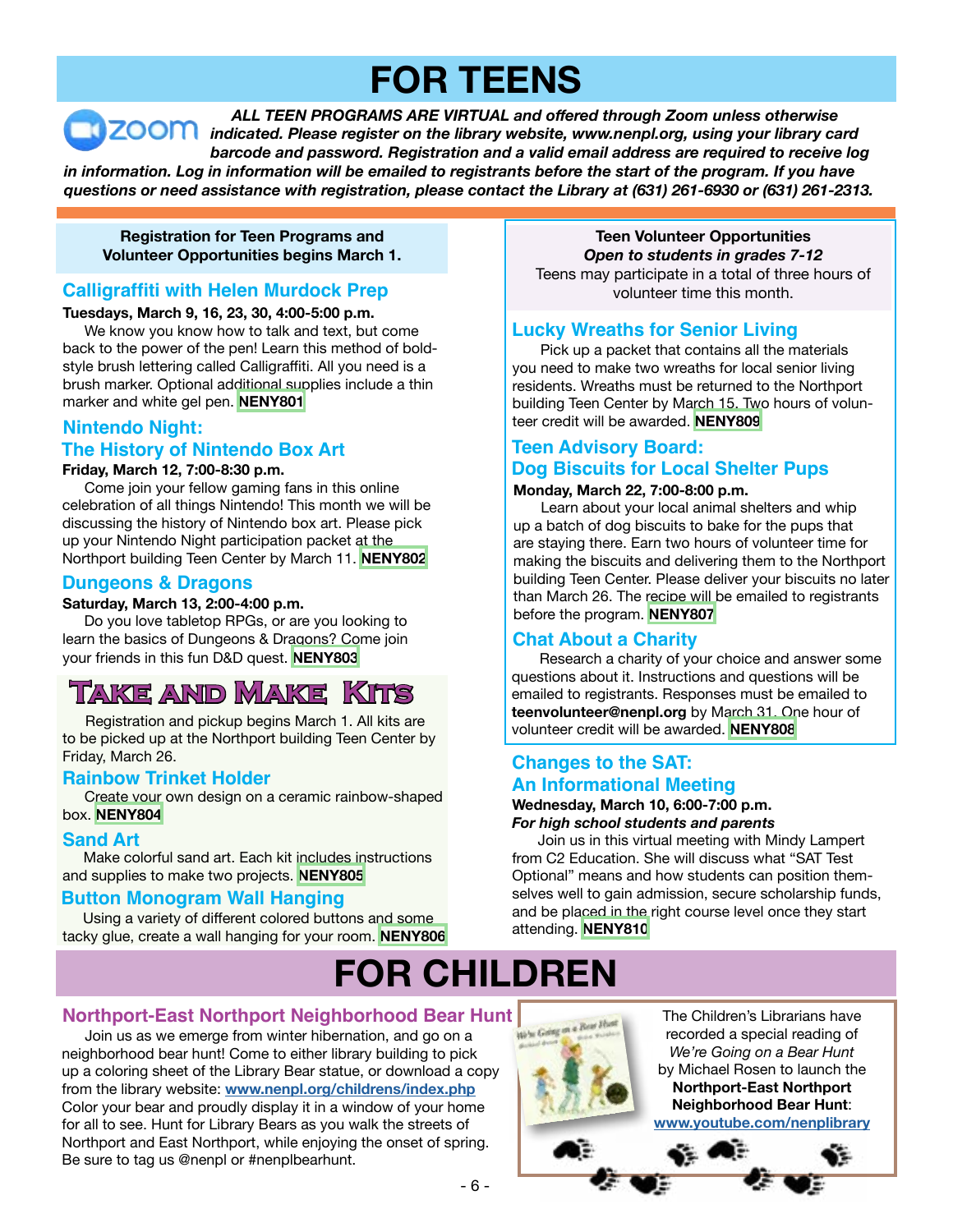# **FOR CHILDREN**

 *ALL CHILDREN'S PROGRAMS ARE VIRTUAL and offered through Zoom unless otherwise indicated. Please register on the library website, www.nenpl.org, using your library card barcode and password. Registration and a valid email address are required to receive log* in information. Log in information will be emailed to registrants before the start of the program. If you have *questions or need assistance with registration, please contact the Library at (631) 261-6930 or (631) 261-2313.*

> Registration for the following **Road to Reading** programs is underway. Individual registration is required for each session of a series program.

### **Storytime Virtual Tidbits**

Choose one or more of the following sessions: **Friday, March 5, 10:00 a.m. [NENJ219](https://search.livebrary.com/record=g1102897~S43) Friday, March 12, 10:00 a.m. [NENJ220](https://search.livebrary.com/record=g1102899~S43) Friday, March 19, 10:00 a.m. [NENJ221](https://search.livebrary.com/record=g1102903~S43) Friday, March 26, 10:00 a.m. [NENJ222](https://search.livebrary.com/record=g1102905~S43)** C*hildren birth–5 years with adult; siblings welcome*

 This quick splash of great books, fingerplays, and songs—specially selected by our Librarians—will add a little fun to your Fridays. Participate live via Zoom at 10:00 a.m. Friday, or watch the video anytime through Sunday night. *Registrants will be emailed a link to the live Zoom meeting and the recording.* (20 min.)

### **Time for Tots**

Choose one or more of the following sessions: **Tuesday, March 9, 10:00 a.m. [NENJ223](https://search.livebrary.com/record=g1102945~S43) Tuesday, March 16, 10:00 a.m. [NENJ224](https://search.livebrary.com/record=g1102946~S43) Tuesday, March 23, 10:00 a.m. [NENJ225](https://search.livebrary.com/record=g1102949~S43)** *Children 2–5 years with adult; siblings welcome*

 This fun and fast-paced preschool program includes music, movement, and storytelling. Children will participate in various activities with items from home to help develop fine motor skills. (30 min.)

#### **Dance with Me**

#### **March 1–31**

*Children 2–5 years with adult; siblings welcome*

 Have fun jumping, swaying, singing, and listening to a movement-inspired story with a professional dance instructor. *Registrants will be emailed a link to watch the video at the time of their choosing. The link will be active from March 1, 9:00 a.m. through March 31, 9:00 p.m.* (30 min.) Registration is underway. **[NENJ242](https://search.livebrary.com/record=g1102893~S43)**

#### **Moms' Group**

#### **Wednesdays, March 3, 10, 17, 24, 10:00 a.m.**

*Children birth–3 years with mother; siblings welcome*

 Led by a trained facilitator, this weekly discussion group will introduce various topics and activities that celebrate and explore motherhood. (60 min.) Registration is underway. **[NENJ238](https://search.livebrary.com/record=g1102979~S43)**

*Turn the page for more children's programs*

# **Sing & Play**

Choose one or more of the following sessions: **Monday, March 1, 11:00 a.m. [NENJ209](https://search.livebrary.com/record=g1102512~S43) Monday, March 8, 11:00 a.m. [NENJ210](https://search.livebrary.com/record=g1102513~S43)** *Children birth–5 years with adult; siblings welcome* Sing and dance along to a variety of music with Molly Mouse. (30 min.)

# *Panda***-monium PJ Storytime**



# **Tuesday, March 16, 7:00 p.m.**

*Children birth–5 years with adult; siblings welcome* Celebrate National Panda Day with us as we read, sing, and learn about these adorable and fascinating animals! (30 min.) **[NENJ226](https://search.livebrary.com/record=g1102906~S43)**

#### **Signing Stories**

#### **Thursday, March 25, 10:00 a.m.**

*Children birth–5 years with adult; siblings welcome* Children will get an introduction to sign language in this fun and interactive program that may help enhance their developing communication skills. (30 min.) **[NENJ230](https://search.livebrary.com/record=g1102954~S43)**

# **Happiness Packet**

*Children in grades K–5*

 Earn your Ambassador of Happiness badge and certificate as we celebrate International Day of Happiness on March 20. Your packet is full of mindfulness exercises and craft ideas, optimistic quotes, puzzles, stickers, and a happy face token to remind you to look on the bright side every day. Available now; no registration required.

### **Take 'n Make Snowman Maraca**

#### **Available March 6** *Children 4 years and up*

Shake winter away with a musical instrument that you decorate at home. *Please include your preference for pickup location (N or EN) with your registration.* Registration is underway. **[NENJ232](https://search.livebrary.com/record=g1102752~S43)**

#### **The Bookmark Spot**

*Stop by the Library and pick up the March bookmark by Lilyana DeMarco A reading list compiled by Children's Librarians is on the back.*



- 7 -